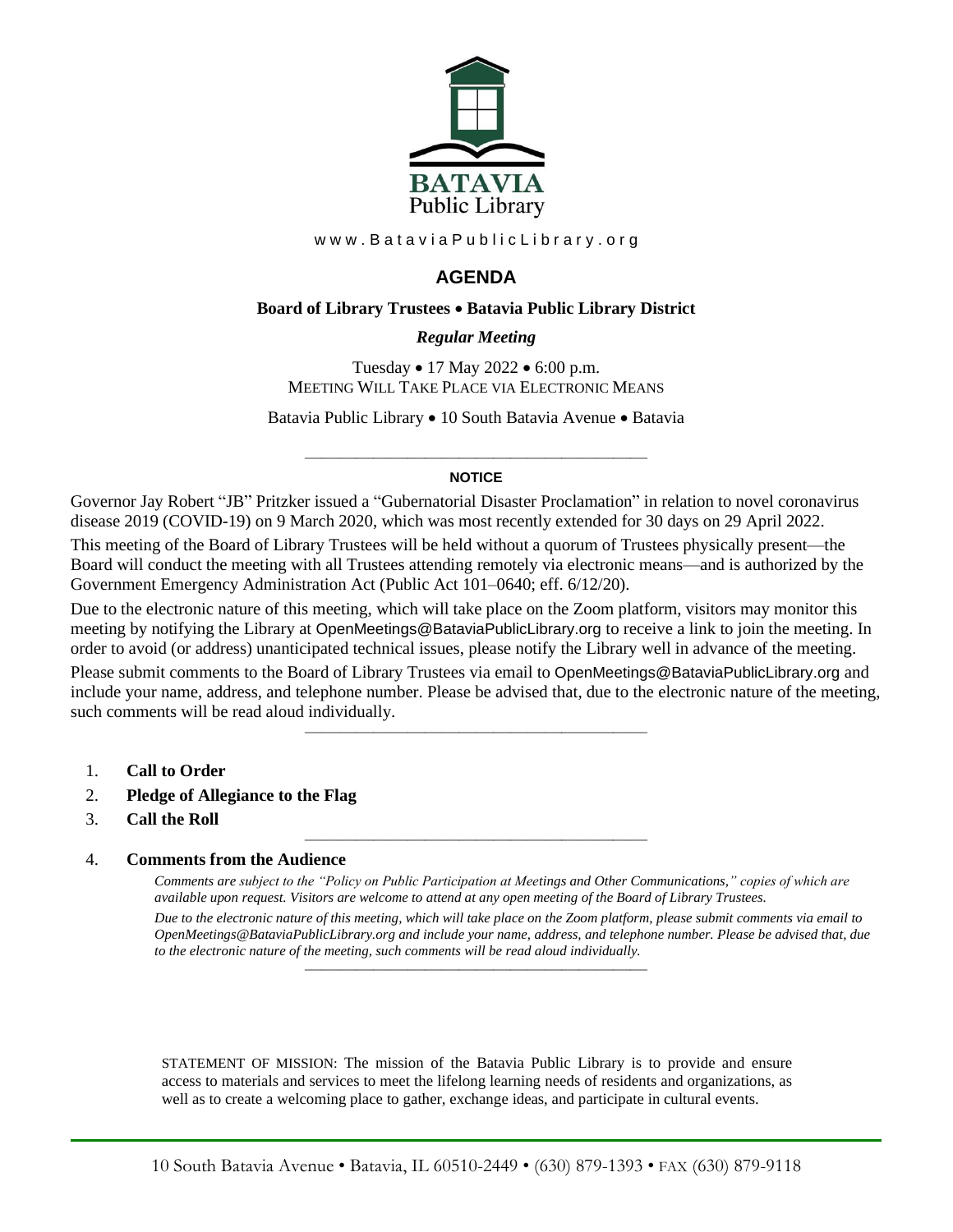## 5. **Approve the Consent Agenda** (ACTION ITEM) {ROLL CALL VOTE}

*Any Board member may request removal of item(s) to the regular agenda for further discussion, or the addition of item(s) from the regular agenda to the consent agenda.*

- a. **Minutes**
	- (1) Closed Session, Tuesday, 20 April 2021
	- (2) Regular Meeting, Tuesday, 19 April 2022
- b. **Expenditures**
	- (1) Expenditures ("Cash Disbursement Detail Report"): April 2022
- c. **Other Action Items**
	- (1) Working Budget for 2022–2023 (Standing Committee on Finance / Committee of the Whole)
	- (2) Parking Lot: Sealcoat and Stripe (Standing Committee on Facilities / Committee of the Whole)
	- (3) Concrete Repairs: RATIFY Change Order #1 (Advanced Paving Solutions Inc.) (Standing Committee on Facilities / Committee of the Whole)

————————————————————

- (4) Biannual Review of Closed Sessions, as required by 5 ILCS 120/2.06(d) (Board Secretary / Committee of the Whole)
- 6. **Approve the Agenda** {ROLL CALL VOTE}
- 7. **Financial Reports:** April 2022
	- 2021–2022 Working Budget
	- 2021–2022 Cash & Investments
- 8. **President's Report**
- 9. **Good News / Comments from the Board**
- 10. **Correspondence and Communications**
- 11. **Director's and Librarians' Reports:** April 2022
- 12. **An Ordinance Adopting a "Policy on Service to Non-Residents"** (ORDINANCE 2022–002) (Standing Committee on Policy / Committee of the Whole) (ACTION ITEM) {ROLL CALL VOTE}
- 13. **A Resolution Approving and Authorizing the Library Director to Execute the "ILLINET / OCLC Services Program Renewal Agreement, Fiscal Year 2023"** (Illinois State Library) (RESOLUTION 2022– 008) (Standing Committee on Policy) (ACTION ITEM) {ROLL CALL VOTE}
- 14. **Future Agenda Items** (REPORT)
- 15. *Next Meetings or Events*
	- *a. Sunday before Memorial Day, Sunday, 29 May 2022, Library Closed*
	- *b. Memorial Day (last Monday in May), Monday, 30 May 2022, Library Closed [F]*
	- *c.* {NEW} *New Year-Round Hours on Sunday Begin (12:00–5:00 p.m.) (Sunday after Memorial Day), Sunday, 5 June 2022*
	- *d.* {TENTATIVE} *Board of Library Trustees (Committee of the Whole Meeting), Thursday, 9 June 2022, 6:30 p.m., Elizabeth L. Hall Conference Room, Batavia Public Library* — *Note: In-Person Meeting; New Time*
	- *e. Flag Day, Tuesday, 14 June 2022 — Bernard John Cigrand (1866–1932), a Batavia dentist, is the "Father of Flag Day"*
	- *f.* {NEW} *Juneteenth, Sunday, 19 June 2022 — officially "Juneteenth National Independence Day" [F; 5 U.S. Code 6103] and "Juneteenth National Freedom Day" [I; Public Act 102–0014] — specifically, to commemorate an announcement on 19 June 1865 by U.S. General Gordon Granger, which informed Texas that "all slaves are free" — Library Open [F]*